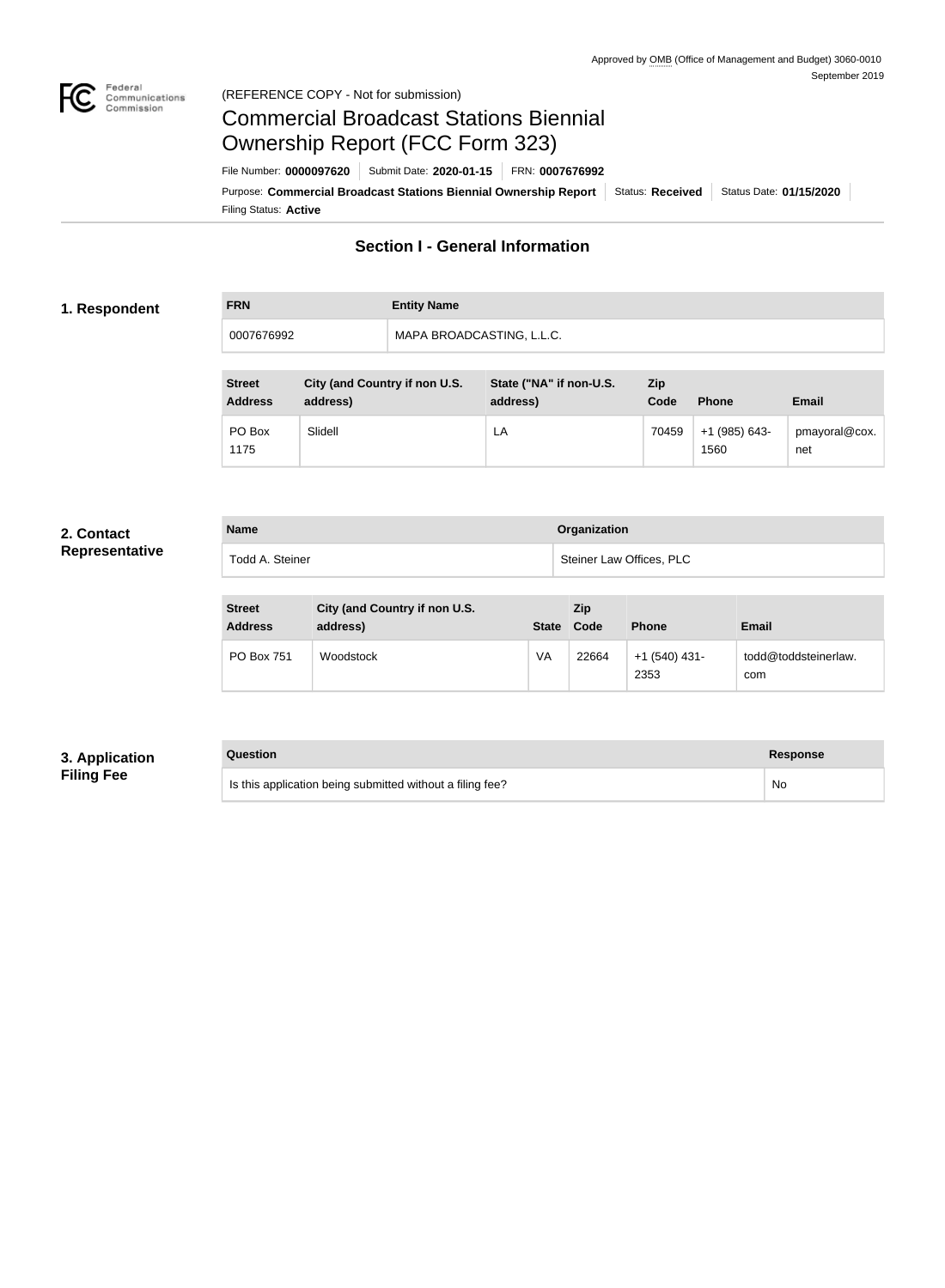| <b>Fees</b> | <b>Application Type</b> | <b>Form Number</b> | <b>Fee Code</b> | Quantity | <b>Fee Amount</b> | <b>Subtotal</b> |
|-------------|-------------------------|--------------------|-----------------|----------|-------------------|-----------------|
|             | <b>Biennial</b>         | Form 323           | <b>MAR</b>      |          | 85                | \$70.00         |
|             |                         |                    |                 |          | Total             | \$70.00         |

### **4. Nature of Respondent**

| (a) Provide the following information about the Respondent: |                           |
|-------------------------------------------------------------|---------------------------|
| <b>Relationship to stations/permits</b>                     | Licensee                  |
| <b>Nature of Respondent</b>                                 | Limited liability company |

**(b) Provide the following information about this report:**

| <b>Purpose</b> | Biennial                                                                                                                                                                               |
|----------------|----------------------------------------------------------------------------------------------------------------------------------------------------------------------------------------|
| "As of" date   | 10/01/2019                                                                                                                                                                             |
|                | When filing a biennial ownership report or validating<br>and resubmitting a prior biennial ownership report, this<br>date must be Oct. 1 of the year in which this report is<br>filed. |

#### **5. Licensee(s) and Station(s)**

#### **Respondent is filing this report to cover the following Licensee(s) and station(s):**

| Licensee/Permittee Name   | <b>FRN</b> |
|---------------------------|------------|
| MAPA BROADCASTING, L.L.C. | 0007676992 |

| Fac. ID No. | <b>Call Sign</b> | <b>City</b>    | <b>State</b> | <b>Service</b> |
|-------------|------------------|----------------|--------------|----------------|
| 39849       | <b>WSLA</b>      | <b>SLIDELL</b> | LA           | AM             |
| 200363      | <b>W230CR</b>    | <b>SLIDELL</b> | LA           | FX             |

## **Section II – Biennial Ownership Information**

**1. 47 C.F.R. Section 73.3613 and Other Documents**

Licensee Respondents that hold authorizations for one or more full power television, AM, and/or FM stations should list all contracts and other instruments set forth in 47 C.F.R. Section 73.3613(a) through (c) for the facility or facilities listed on this report. In addition, attributable Local Marketing Agreements (LMAs) and attributable Joint Sales Agreements (JSAs) must be disclosed by the licensee of the brokering station on its ownership report. If the agreement is an attributable LMA, an attributable JSA, or a network affiliation agreement, check the appropriate box. Otherwise, select "Other." Non-Licensee Respondents, as well as Licensee Respondents that only hold authorizations for Class A television and/or low power television stations, should select "Not Applicable" in response to this question.

| <b>Document Information</b>                     |                                                                                  |
|-------------------------------------------------|----------------------------------------------------------------------------------|
| Description of contract or instrument           | Articles of Organization                                                         |
| Parties to contract or instrument               | State of Louisiana                                                               |
| Date of execution                               | 04/1993                                                                          |
| Date of expiration                              | No expiration date                                                               |
| <b>Agreement type</b><br>(check all that apply) | Other<br><b>Agreement Type: Limited liability company formation</b><br>document. |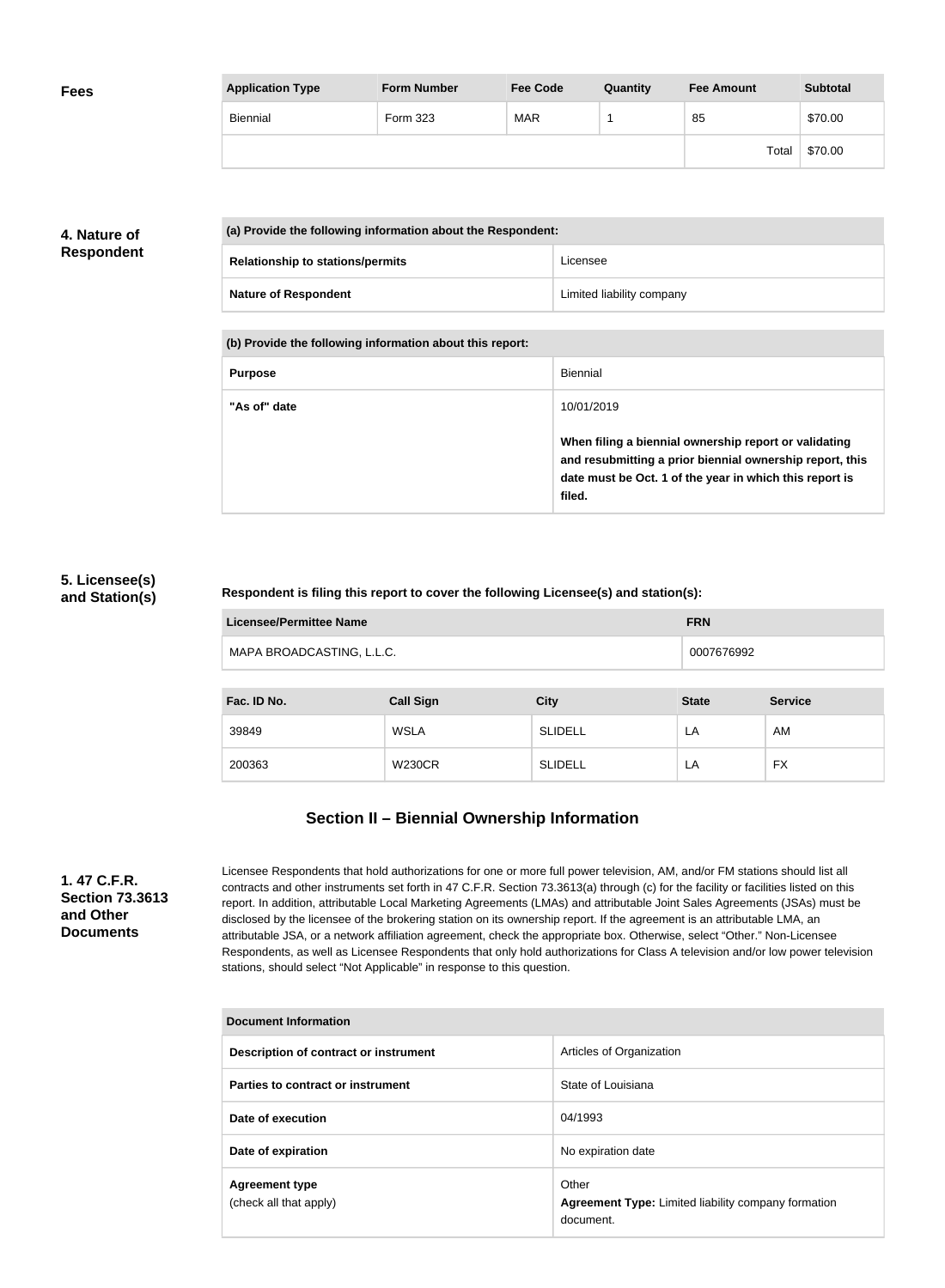#### **2. Ownership Interests**

**(a)** Ownership Interests. This Question requires Respondents to enter detailed information about ownership interests by generating a series of subforms. Answer each question on each subform. The first subform listing should be for the Respondent itself. If the Respondent is not a natural person, also list each of the officers, directors, stockholders, non-insulated partners, non-insulated members, and any other persons or entities with a direct attributable interest in the Respondent pursuant to the standards set forth in 47 C.F.R. Section 73.3555. (A "direct" interest is one that is not held through any intervening companies or entities.) List each interest holder with a direct attributable interest in the Respondent separately.

Leave the percentage of total assets (Equity Debt Plus) field blank for an interest holder unless that interest holder has an attributable interest in the Respondent solely on the basis of the Commission's Equity Debt Plus attribution standard, 47 C.F.R. Section 73.3555, Note 2(i).

In the case of vertical or indirect ownership structures, list only those interests in the Respondent that also represent an attributable interest in the Licensee(s) for which the report is being submitted.

Entities that are part of an organizational structure that includes holding companies or other forms of indirect ownership must file separate ownership reports. In such a structure do not report, or file a separate report for, any interest holder that does not have an attributable interest in the Licensee(s) for which the report is being submitted.

Please see the Instructions for further detail concerning interests that must be reported in response to this question.

The Respondent must provide an FCC Registration Number for each interest holder reported in response to this question. Please see the Instructions for detailed information and guidance concerning this requirement.

| <b>FRN</b>                                              | 0007676992                                                                           |                      |                            |  |
|---------------------------------------------------------|--------------------------------------------------------------------------------------|----------------------|----------------------------|--|
| <b>Entity Name</b>                                      | MAPA BROADCASTING, L.L.C.                                                            |                      |                            |  |
| <b>Address</b>                                          | PO Box                                                                               | 1175                 |                            |  |
|                                                         | <b>Street 1</b>                                                                      |                      |                            |  |
|                                                         | <b>Street 2</b>                                                                      |                      |                            |  |
|                                                         | <b>City</b>                                                                          | Slidell              |                            |  |
|                                                         | State ("NA" if non-U.S.<br>address)                                                  | LA                   |                            |  |
|                                                         | <b>Zip/Postal Code</b>                                                               | 70459                |                            |  |
|                                                         | Country (if non-U.S.<br>address)                                                     | <b>United States</b> |                            |  |
| <b>Listing Type</b>                                     | Respondent                                                                           |                      |                            |  |
| <b>Positional Interests</b><br>(check all that apply)   | Respondent                                                                           |                      |                            |  |
| <b>Tribal Nation or Tribal</b><br><b>Entity</b>         | Interest holder is not a Tribal nation or Tribal entity                              |                      |                            |  |
| <b>Interest Percentages</b><br>(enter percentage values | Voting                                                                               | 0.0%                 | <b>Jointly Held?</b><br>No |  |
| from 0.0 to 100.0)                                      | <b>Equity</b>                                                                        | 0.0%                 |                            |  |
|                                                         | <b>Total assets (Equity Debt</b><br>Plus)                                            | 0.0%                 |                            |  |
| that do not appear on this report?                      | Does interest holder have an attributable interest in one or more broadcast stations |                      | No                         |  |

**Ownership Information**

**Ownership Information**

| <b>FRN</b> | וחר<br>1 U |
|------------|------------|
|------------|------------|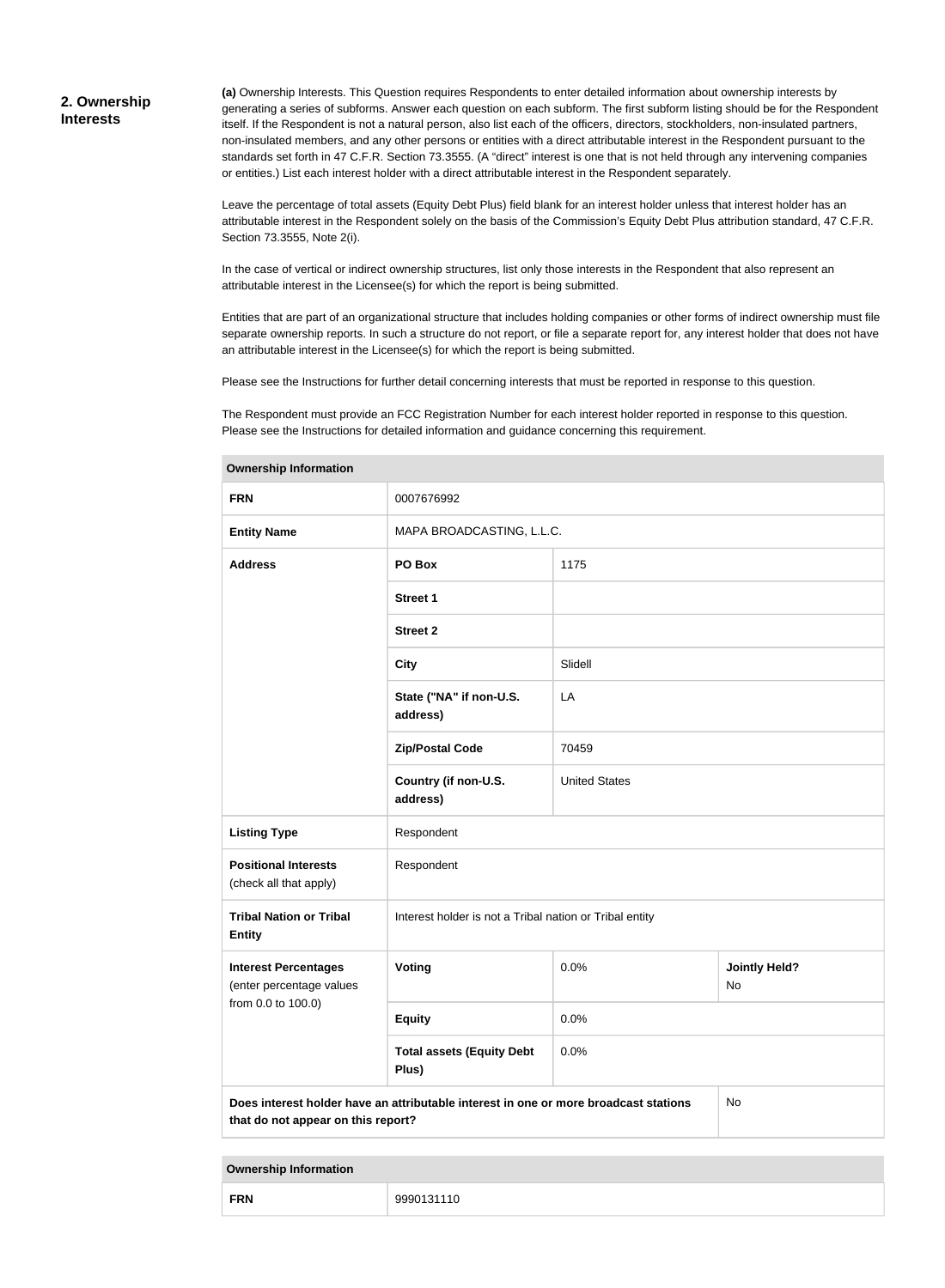| <b>Name</b>                                                                                                                      | Paul G. Mayoral                           |                      |                            |
|----------------------------------------------------------------------------------------------------------------------------------|-------------------------------------------|----------------------|----------------------------|
| <b>Address</b>                                                                                                                   | PO Box<br>1175                            |                      |                            |
|                                                                                                                                  | <b>Street 1</b>                           |                      |                            |
|                                                                                                                                  | <b>Street 2</b>                           |                      |                            |
|                                                                                                                                  | <b>City</b>                               | Slidell              |                            |
|                                                                                                                                  | State ("NA" if non-U.S.<br>address)       | LA                   |                            |
|                                                                                                                                  | <b>Zip/Postal Code</b>                    | 70459-1175           |                            |
|                                                                                                                                  | Country (if non-U.S.<br>address)          | <b>United States</b> |                            |
| <b>Listing Type</b>                                                                                                              | Other Interest Holder                     |                      |                            |
| <b>Positional Interests</b><br>(check all that apply)                                                                            | Officer, LC/LLC/PLLC Member               |                      |                            |
| Citizenship, Gender,                                                                                                             | <b>Citizenship</b>                        | <b>US</b>            |                            |
| <b>Ethnicity, and Race</b><br><b>Information (Natural</b>                                                                        | Gender                                    | Male                 |                            |
| <b>Persons Only)</b>                                                                                                             | <b>Ethnicity</b>                          | Hispanic or Latino   |                            |
|                                                                                                                                  | Race                                      | White                |                            |
| <b>Interest Percentages</b><br>(enter percentage values<br>from 0.0 to 100.0)                                                    | <b>Voting</b>                             | 33.0%                | <b>Jointly Held?</b><br>No |
|                                                                                                                                  | <b>Equity</b>                             | 33.0%                |                            |
|                                                                                                                                  | <b>Total assets (Equity Debt</b><br>Plus) | 33.0%                |                            |
| Does interest holder have an attributable interest in one or more broadcast stations<br>No<br>that do not appear on this report? |                                           |                      |                            |

### **Ownership Information**

| <b>FRN</b>                                            | 9990131112                          |                      |
|-------------------------------------------------------|-------------------------------------|----------------------|
| <b>Name</b>                                           | Madeline M. Root                    |                      |
| <b>Address</b>                                        | PO Box                              | 1175                 |
|                                                       | <b>Street 1</b>                     |                      |
|                                                       | <b>Street 2</b>                     |                      |
|                                                       | <b>City</b>                         | Slidell              |
|                                                       | State ("NA" if non-U.S.<br>address) | LA                   |
|                                                       | <b>Zip/Postal Code</b>              | 70459-1175           |
|                                                       | Country (if non-U.S.<br>address)    | <b>United States</b> |
| <b>Listing Type</b>                                   | Other Interest Holder               |                      |
| <b>Positional Interests</b><br>(check all that apply) | LC/LLC/PLLC Member                  |                      |
| Citizenship, Gender,                                  | Citizenship                         | <b>US</b>            |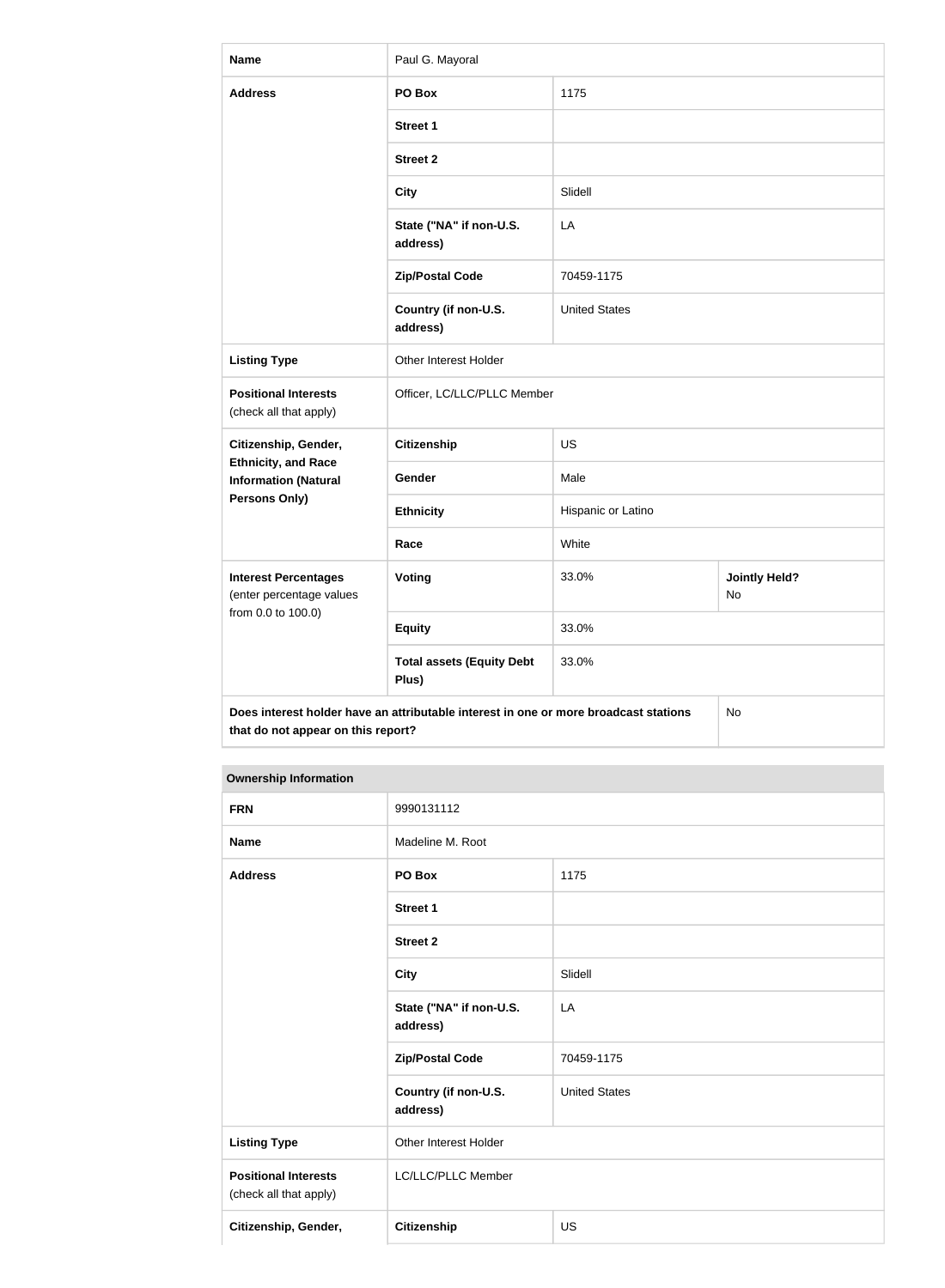| <b>Ethnicity, and Race</b><br><b>Information (Natural</b><br><b>Persons Only)</b>                                          | <b>Gender</b>                             | Female             |                            |
|----------------------------------------------------------------------------------------------------------------------------|-------------------------------------------|--------------------|----------------------------|
|                                                                                                                            |                                           |                    |                            |
|                                                                                                                            | <b>Ethnicity</b>                          | Hispanic or Latino |                            |
|                                                                                                                            | Race                                      | White              |                            |
| <b>Interest Percentages</b><br>(enter percentage values<br>from 0.0 to 100.0)                                              | <b>Voting</b>                             | 67.0%              | <b>Jointly Held?</b><br>No |
|                                                                                                                            | <b>Equity</b>                             | 67.0%              |                            |
|                                                                                                                            | <b>Total assets (Equity Debt</b><br>Plus) | 67.0%              |                            |
| Does interest holder have an attributable interest in one or more broadcast stations<br>that do not appear on this report? |                                           |                    | No.                        |

| (b) Respondent certifies that any interests, including equity, financial, or voting | Yes |
|-------------------------------------------------------------------------------------|-----|
| interests, not reported in this filing are non-attributable.                        |     |
| If "No," submit as an exhibit an explanation.                                       |     |

| (c) Does the Respondent or any reported interest holder<br>hold an attributable interest in any newspaper entities in<br>the same market as any station for which this report is<br>filed, as defined in 47 C.F.R. Section 73.3555? | No |
|-------------------------------------------------------------------------------------------------------------------------------------------------------------------------------------------------------------------------------------|----|
| If "Yes," provide information describing the interest(s), using                                                                                                                                                                     |    |
| EITHER the subform OR the spreadsheet option below.                                                                                                                                                                                 |    |
| Respondents with a large number (50 or more) of entries to                                                                                                                                                                          |    |
| submit should use the spreadsheet option.                                                                                                                                                                                           |    |
| NOTE: Spreadsheets must be submitted in a special XML                                                                                                                                                                               |    |
| Spreadsheet format with the appropriate structure that is                                                                                                                                                                           |    |
| specified in the documentation. For instructions on how to                                                                                                                                                                          |    |
| use the spreadsheet option to complete this question                                                                                                                                                                                |    |
| (including templates to start with), please Click Here.                                                                                                                                                                             |    |
| If using the subform, leave the percentage of total assets                                                                                                                                                                          |    |
| (Equity Debt Plus) field blank for an interest holder unless                                                                                                                                                                        |    |
| that interest holder has an attributable interest in the                                                                                                                                                                            |    |
| newspaper entity solely on the basis of the Commission's                                                                                                                                                                            |    |
| Equity Debt Plus attribution standard, 47 C.F.R. Section                                                                                                                                                                            |    |
| 73.3555, Note 2(i). If using an XML Spreadsheet, enter "NA"                                                                                                                                                                         |    |
| into the percentage of total assets (Equity Debt Plus) field                                                                                                                                                                        |    |
| for an interest holder unless that interest holder has an                                                                                                                                                                           |    |
| attributable interest in the newspaper entity solely on the                                                                                                                                                                         |    |
| basis of the Commission's Equity Debt Plus attribution                                                                                                                                                                              |    |
| standard.                                                                                                                                                                                                                           |    |
| The Respondent must provide an FCC Registration Number                                                                                                                                                                              |    |
| for each interest holder reported in response to this                                                                                                                                                                               |    |
| question. Please see the Instructions for detailed information                                                                                                                                                                      |    |
| and guidance concerning this requirement.                                                                                                                                                                                           |    |

**(d) Are any of the individuals listed as an attributable interest holder in the Respondent married to each other or related to each other as parentchild or as siblings?** Yes

If "Yes," provide the following information for each such the relationship.

### **Family Relationships**